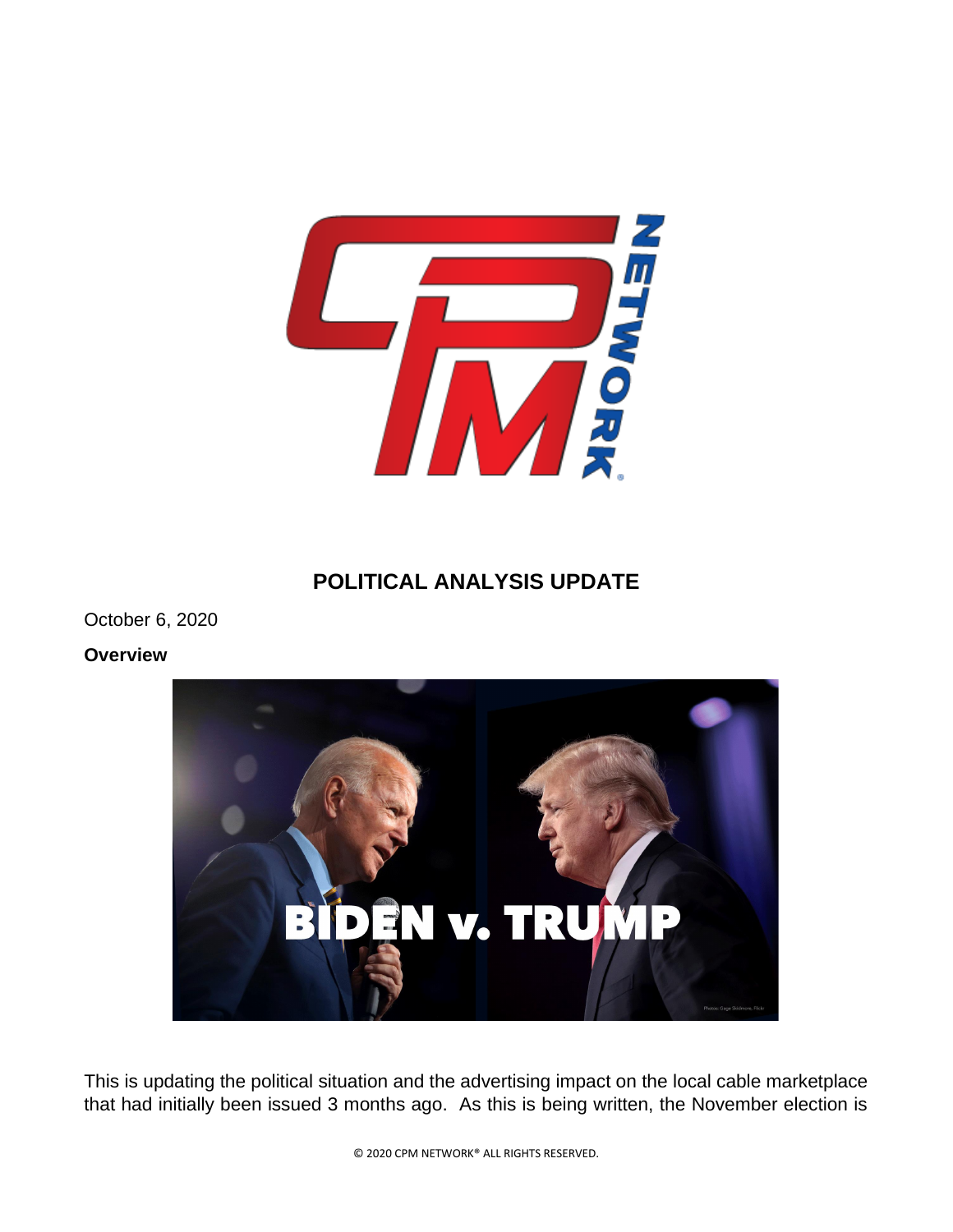less than four weeks away, the first of three Presidential Debates has been held, and it was just announced a short time ago that President Trump has tested positive for the Covid-19 virus. It is unknown at this time how this most recent development may impact spending plans over this final month of campaigning.

As stated in our earlier report, the purpose of this document is not to forecast the election results or discuss the candidates. It is to suggest how political spending will impact the media marketplace, and local cable in particular, in order to help advertisers, establish realistic expectations for the media environment in which their own advertising efforts will be involved.

## **Battleground Geography**

As the election grows closer, there is a little more consensus of which states appear to be the most contested in the presidential race. Both parties seem to be focusing a significant part of their spending across a similar pattern of states.



The states highlighted in yellow have now become the heavy focus of the most recent advertising buys from both presidential campaigns.

According to the Center for Responsive Politics, \$10.8 billion is now the estimate to be spent in political advertising this year, up 50% from 2016. Over \$5.2 billion will be spent on the presidential campaigns (with \$3.7 billion already spent) and will be the highest spending total in history.

More recently, the Wesleyan Media Project has estimated the Biden campaign has spent \$94 million on TV ads in September while the Trump campaign has spent \$41 million.

Both campaigns have also spent heavily in digital advertising. In September, Biden's campaign is estimated to have spent \$32 million on Facebook and Google, more than the \$23 million the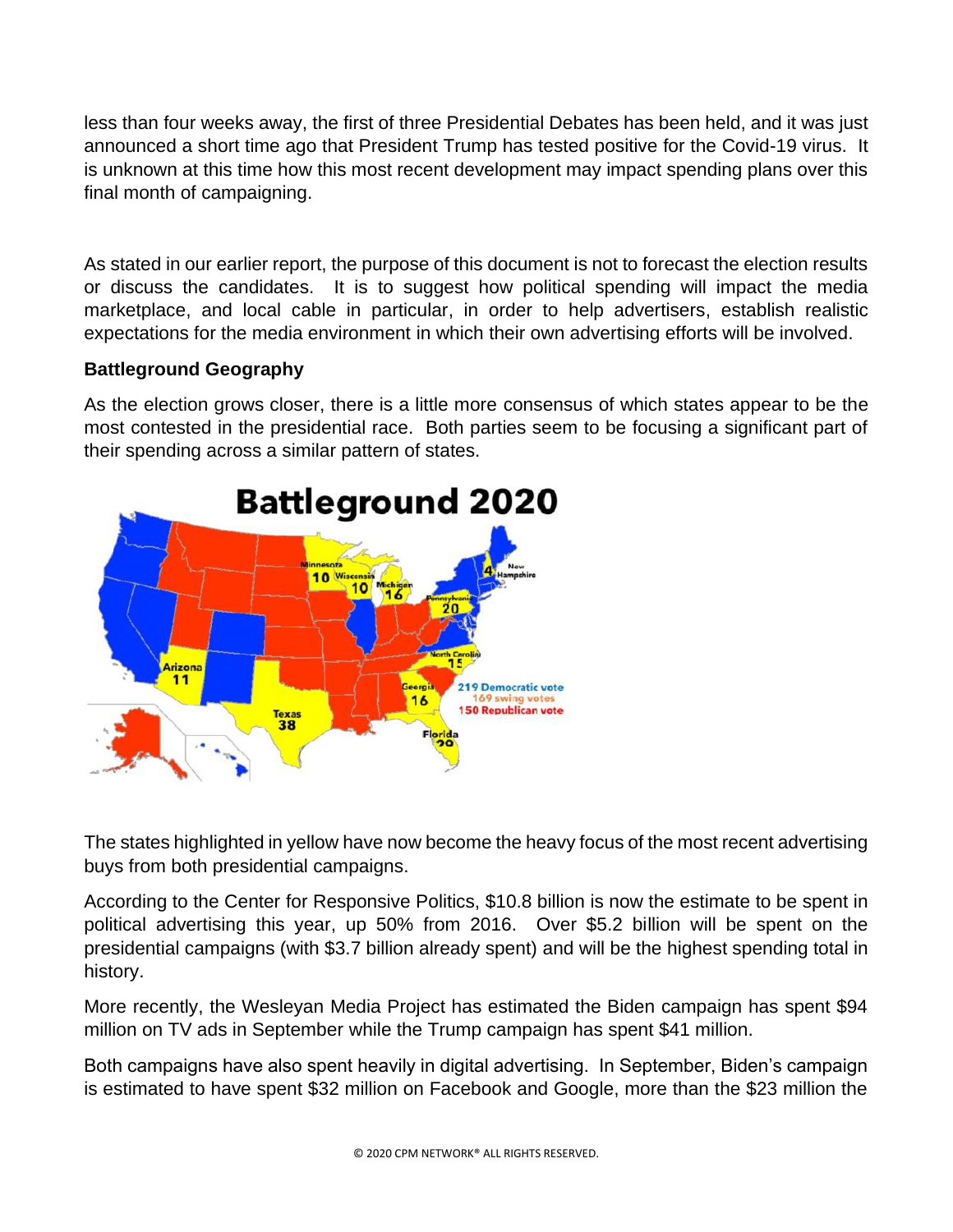Trump campaign has been estimated to spend for that same period. Since April, the Trump presidential campaign has spent over \$135 million on Facebook and Google compared to \$102 million for Biden's campaign.

One key difference this year compared to 2016 is that the Trump campaign is spending more heavily than it did 4 years earlier. In 2016, the Trump presidential candidacy was viewed with some interest given his lack of political experience and he was able to take advantage of heavy free exposure by the news media. Now that the novelty has worn off, the Trump campaign has had to resort to the more traditional approach of paid advertising to get the message out.

In September, the Biden for President campaign has been in the top ten spenders in spot television spending, beating out Geico Auto Insurance for the top spot in each of the last three weeks. Neither presidential campaign has yet cracked the top 10 in local cable advertisers.

Major markets in the states of Florida, Georgia, Pennsylvania, Arizona, Texas, Minnesota, Michigan, North Carolina and Wisconsin will see a shortage of inventory not only for cable news but also other general audience cable networks over the next month.

There are 33 states electing a U.S. Senator this year. Almost two-thirds will be where the seat is currently held by a Republican (shown in red). The predicted battleground is thought to be six states, AL, AZ, CO, ME, MI, and NC.

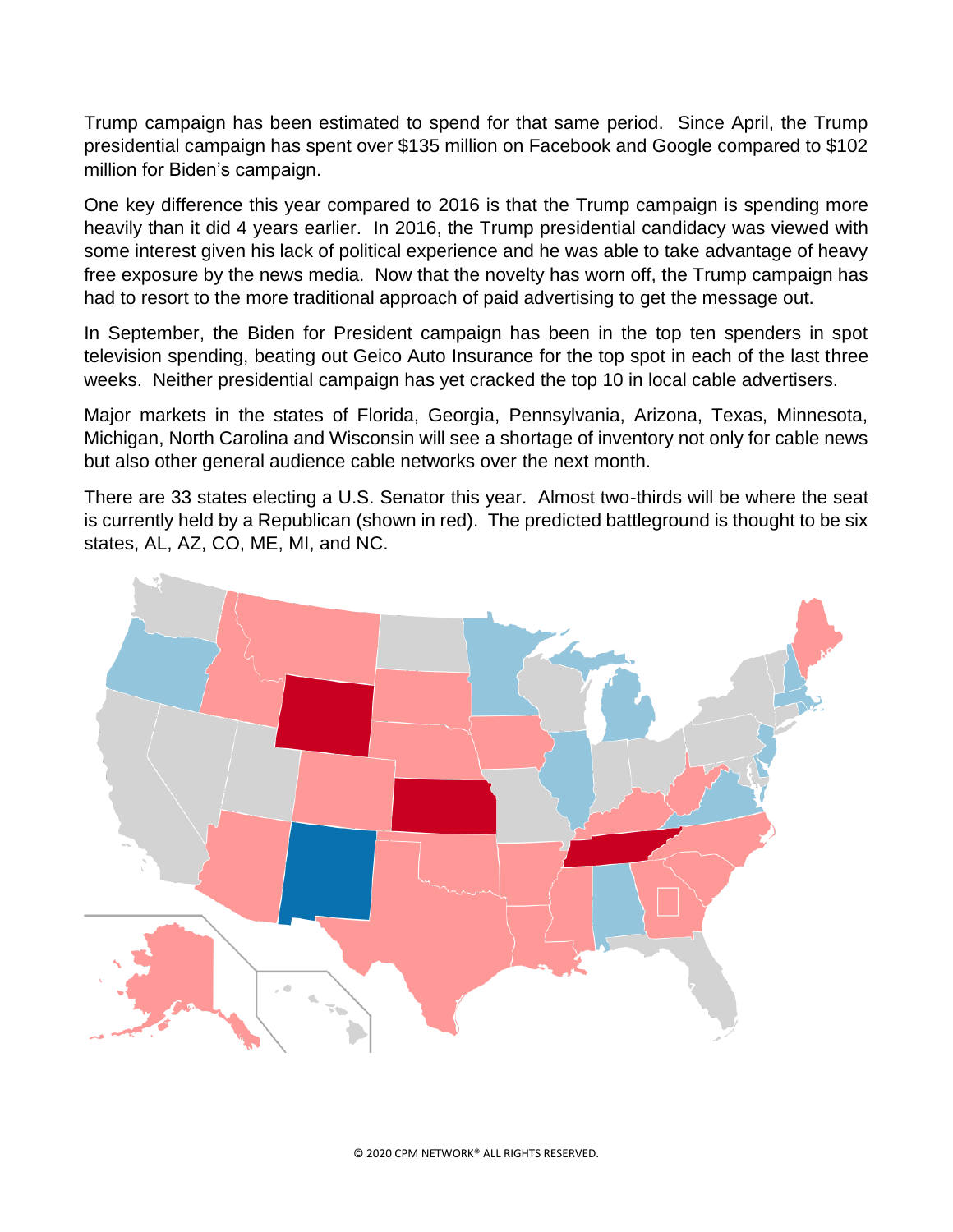As of right now, only New Mexico for the Democrats and Wyoming, Nebraska and Tennessee for the Republicans are considered to be a sure bet to retain the seat.

In case anyone is not thinking in TV DMA terms, the state of New Hampshire is mainly covered by the DMA of Boston, and the southeastern corner of the state falls within the coverage area of Portland, ME. So, Boston should also be considered among major markets being impacted by the increase in political spending.

As stated in our earlier report, all the candidate spending combined will be greatly exceeded in many areas by issue and proposition spending. Led by California, issue & PAC spending is estimated this year to represent 65% versus candidate spending of 35% across the country. Over the past few weeks, advertising behind propositions placed on the ballot have become very visible in markets like Los Angeles.

## **Impact of Advertising**

We have sought input from many of our CPM Network® affiliates for insight into the advertising impact of this upcoming election season and referred to BIA Advisory Services for a projection of political spending in local media across the entire country.

In the BIA Advantage Local Market Political Ad Spend Forecast 2020 (8/06/20 edition), total local market political ad spending is projected to be \$7.3 billion, an increase of 3% from the 5/12/20 projection. The largest categories of spending will be TV OTA (46%), followed by Online/Digital (22%), Local Cable (14%). In selected major markets, Direct Mail is projected to exceed local cable, although across the entire country it will represent about 7% of total local political spending.

Total local cable political spending is projected to be just over \$1 billion, roughly 18% of total local cable advertising spending during this period of time.

Political advertising will be heavily concentrated on the three major cable news outlets (CNN, FXNC, & MSNBC) with a large percentage of the rest spent on the major networks of ESPN, FOOD, HALL, HGTV, HIST, TBSC, TLC, TNT, and USA.

The CPM Network® is able to provide very cost-efficient pricing because it frequently purchases media at the cable MSO level. Because of the projected demand for advertising on these networks, some of the cable providers have considered reallocating inventory between the MSO and their local market systems, pulling some inventory from the markets for the 6 weeks prior to the election, and then returning this allocation of inventory back after November  $3<sup>rd</sup>$ . If this is treated as borrowing and paying back, it will impact the MSO inventory available over the last two months of the year.

The allocation of spending on the election is expected to be 15% on the Presidential candidates and 35% on all candidates, with 65% from PACs and issue spending.